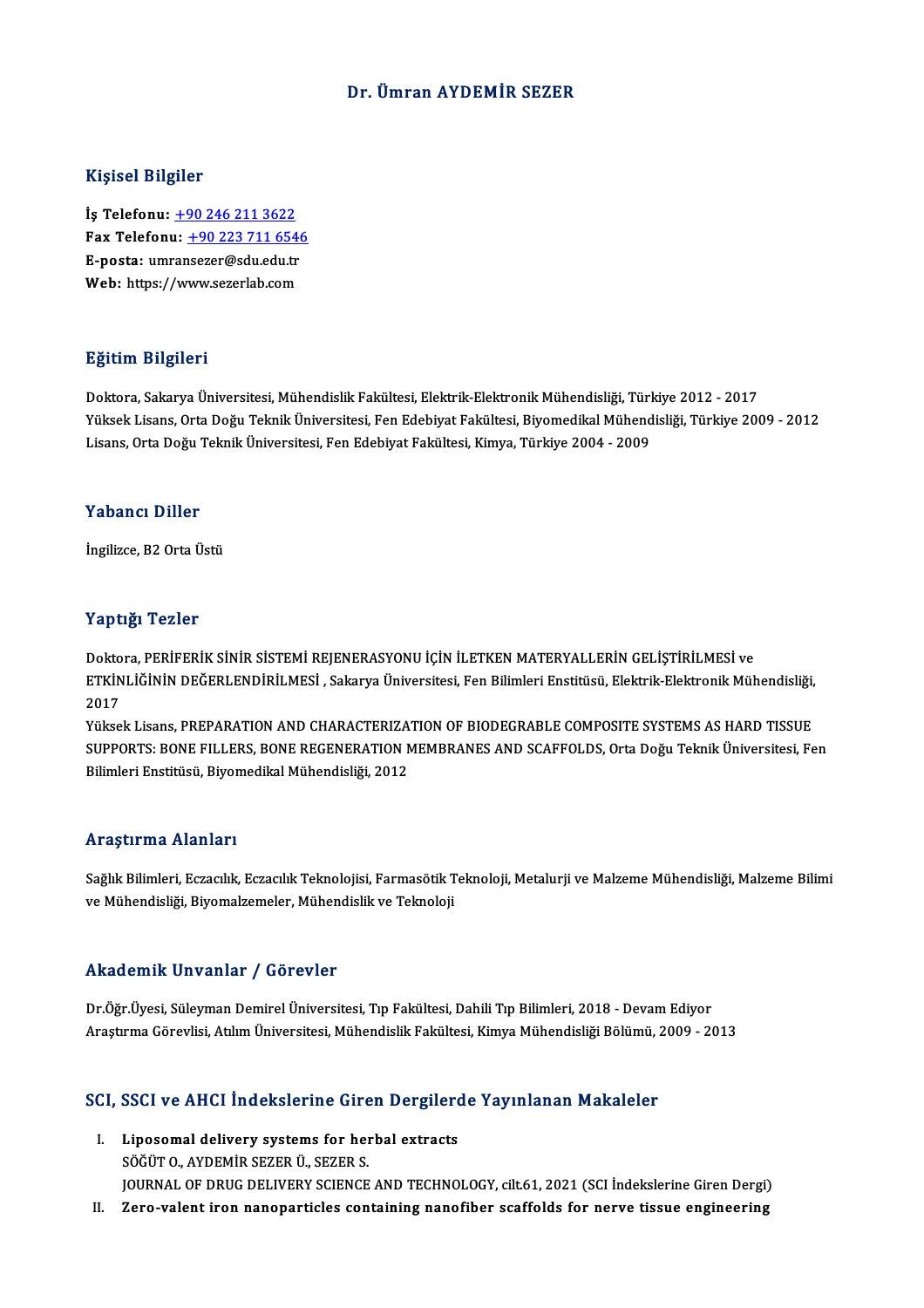AYDEMİR SEZER Ü., Yavuz K. O. , Ors G., Bay S., Aru B. A. , SÖĞÜT O., Caglar T. A. , BOZKURT M. R. , Cagavi E. C. ,<br>XANIKKAYA DEMİREL G. et al AYDEMİR SEZER Ü., Yavuz K. O<br>YANIKKAYA DEMİREL G., et al.<br>JOUPNAL OF TISSUE ENCINEEL AYDEMİR SEZER Ü., Yavuz K. O. , Ors G., Bay S., Aru B. A. , SÖĞÜT O., Caglar T. A. , BOZKURT M. R. , Cagavi E.<br>YANIKKAYA DEMİREL G., et al.<br>JOURNAL OF TISSUE ENGINEERING AND REGENERATIVE MEDICINE, 2020 (SCI İndekslerine Gi YANIKKAYA DEMİREL G., et al.<br>JOURNAL OF TISSUE ENGINEERING AND REGENERATIVE MEDICINE, 2020 (SCI<br>III. A review on synthesis and biomedical applications of polyglycolic acid<br>Budak K., SÖĞÜT O., AYDEMİR SEZER Ü. JOURNAL OF TISSUE ENGINEERING AND REGENERATIVE MEDICINE, 2020 (SCI Indekslerine Giren Dergi) JOURNAL OF POLYMER RESEARCH, cilt.27, sa.8, 2020 (SCI İndekslerine Giren Dergi) Budak K., SÖĞÜT O., AYDEMİR SEZER Ü.<br>JOURNAL OF POLYMER RESEARCH, cilt.27, sa.8, 2020 (SCI İndekslerine Giren Dergi)<br>IV. Cost-effective synthesis of polyricinoleate: Investigation of coating characteristics, in vitro<br>d JOURNAL OF POLYMER RESEARCH, cilt.27, s<br>Cost-effective synthesis of polyricinole<br>degradation, and antibacterial activity<br>Tente M.M. AVDEMIR SEZER (J. Olmez H. G Cost-effective synthesis of polyricinoleate: Investigation of degradation, and antibacterial activity<br>Tonta M. M. , AYDEMİR SEZER Ü., Olmez H., GÜREK A. G. , SEZER S.<br>JOUPMAL OF APPLIED POLYMER SCIENCE, silt 126, sa 44, 20 degradation, and antibacterial activity<br>Tonta M. M. , AYDEMİR SEZER Ü., Olmez H., GÜREK A. G. , SEZER S.<br>JOURNAL OF APPLIED POLYMER SCIENCE, cilt.136, sa.44, 2019 (SCI İndekslerine Giren Dergi) Tonta M. M. , AYDEMİR SEZER Ü., Olmez H., GÜREK A. G. , SEZER S.<br>JOURNAL OF APPLIED POLYMER SCIENCE, cilt.136, sa.44, 2019 (SCI İndekslerine Giren Dergi)<br>V. Cytotoxicity, bactericidal and hemostatic evaluation of oxidized JOURNAL OF APPLIED POLYMER SC.<br>Cytotoxicity, bactericidal and he<br>and oxidation degree approach<br>AVDEMIP SEZER IL Sobin LATUR Cytotoxicity, bactericidal and hemostatic evaluation of oxidized cellulo<br>and oxidation degree approach<br>AYDEMİR SEZER Ü., Sahin I., Aru B., Olmez H., YANIKKAYA DEMİREL G., SEZER S.<br>CARROUVDRATE ROLYMERS silt 210. SS 87.94.2 and oxidation degree approach<br>AYDEMİR SEZER Ü., Sahin I., Aru B., Olmez H., YANIKKAYA DEMİREL G., SEZER S.<br>CARBOHYDRATE POLYMERS, cilt.219, ss.87-94, 2019 (SCI İndekslerine Giren Dergi)<br>Process optimisation, biosomnatibili AYDEMİR SEZER Ü., Sahin I., Aru B., Olmez H., YANIKKAYA DEMİREL G., SEZER S.<br>CARBOHYDRATE POLYMERS, cilt.219, ss.87-94, 2019 (SCI İndekslerine Giren Dergi)<br>VI. Process optimisation, biocompatibility and anti-cancer efficac CARBOHYDRATE POLYMERS, cilt.219, ss.87-94, 2019 (SCI İndekslerine Giren D<br>Process optimisation, biocompatibility and anti-cancer efficacy of cur<br>microparticles cross-linked with dialdeyhde carboxymethyl cellulose<br>Kesen 7, Process optimisation, biocompatibility and anti-cancer efficacy of curcu<br>microparticles cross-linked with dialdeyhde carboxymethyl cellulose<br>Kocer Z., Aru B., AYDEMİR SEZER Ü., YANIKKAYA DEMİREL G., Beker U., SEZER S.<br>JOUP microparticles cross-linked with dialdeyhde carboxymethyl cellulose<br>Kocer Z., Aru B., AYDEMİR SEZER Ü., YANIKKAYA DEMİREL G., Beker U., SEZER S.<br>JOURNAL OF MICROENCAPSULATION, cilt.36, sa.5, ss.485-499, 2019 (SCI İndeksler Kocer Z., Aru B., AYDEMİR SEZER Ü., YANIKKAYA DEMİREL G., Beker U., SEZER S.<br>JOURNAL OF MICROENCAPSULATION, cilt.36, sa.5, ss.485-499, 2019 (SCI İndekslerine Giren Dergi)<br>VII. A versatile method for the synthesis of po JOURNAL<br>A versat<br>weights<br>Sanka V A versatile method for the synthesis of po<br>weights<br>Sanko V., Sahin I., AYDEMİR SEZER Ü., SEZER S.<br>POLYMER JOURNAL S<sup>il: 51, SS</sub> 7, SS 637, 647, 30</sup> weights<br>Sanko V., Sahin I., AYDEMİR SEZER Ü., SEZER S.<br>POLYMER JOURNAL, cilt.51, sa.7, ss.637-647, 2019 (SCI İndekslerine Giren Dergi) Sanko V., Sahin I., AYDEMİR SEZER Ü., SEZER S.<br>POLYMER JOURNAL, cilt.51, sa.7, ss.637-647, 2019 (SCI İndekslerine Giren Dergi)<br>VIII. Polypropylene composite hernia mesh with anti-adhesion layer composed of polycaprolactone POLYMER JOURNAL, cilt.51, sa.7, ss.<br>Polypropylene composite herni<br>oxidized regenerated cellulose<br>AVDEMIP SEZER Ü. Sanka V. Gulm Polypropylene composite hernia mesh with anti-adhesion layer composed of polycaprolactone and<br>oxidized regenerated cellulose<br>AYDEMİR SEZER Ü., Sanko V., Gulmez M., Aru B., Sayman E., Aktekin A., Aker F. V. , YANIKKAYA DEMİ 02<br>A'<br>M AYDEMİR SEZER Ü., Sanko V., Gulmez M., Aru B., Sayman E., Aktekin A., Aker F. V. , YANIKKAYA DEMİREL G., SEZER<br>S.<br>MATERIALS SCIENCE & ENGINEERING C-MATERIALS FOR BIOLOGICAL APPLICATIONS, cilt.99, ss.1141-1152, 2019<br>(SCI İn S.<br>MATERIALS SCIENCE & ENGIN<br>(SCI İndekslerine Giren Dergi)<br>Quidired regenerated cellul MATERIALS SCIENCE & ENGINEERING C-MATERIALS FOR BIOLOGICAL APPLICATIONS, cilt.99, ss.1141-1152<br>(SCI Indekslerine Giren Dergi)<br>IX. Oxidized regenerated cellulose cross-linked gelatin microparticles for rapid and biocompatib (SCI İndekslerine Giren Dergi)<br>Oxidized regenerated cellulose cross-linked<br>hemostasis: A versatile cross-linking agent<br>SEZER U.A., KOCER Z. SAHIN L.A.,, B. Domiral Oxidized regenerated cellulose cross-linked gelatin mich<br>hemostasis: A versatile cross-linking agent<br>SEZER U. A., KOCER Z., SAHIN I., Aru B., Demirel G.Y., SEZER S.<br>CARROUVPRATE POLYMERS, sitt 200, 88.624.622.2019 (SCL In hemostasis: A versatile cross-linking agent<br>SEZER U. A. , KOCER Z., SAHIN I., Aru B., Demirel G. Y. , SEZER S.<br>CARBOHYDRATE POLYMERS, cilt.200, ss.624-632, 2018 (SCI İndekslerine Giren Dergi)<br>A Bolynnonylane Integrated Bil SEZER U. A. , KOCER Z., SAHIN I., Aru B., Demirel G. Y. , SEZER S.<br>CARBOHYDRATE POLYMERS, cilt.200, ss.624-632, 2018 (SCI Indekslerine Giren Dergi)<br>X. A Polypropylene-Integrated Bilayer Composite Mesh with Bactericidal and CARBOHYDRATE POLYMI<br>A Polypropylene-Integ<br>for Hernia Operations<br>Aydemin Seren II, SANKO A Polypropylene-Integrated Bilayer Composite Mesh with Bactericidal and Antiadhesive Efficiency<br>for Hernia Operations<br>Aydemir Sezer U., SANKO V., GULMEZ M., SAYMAN E., Aru B., Yuksekdag Z. N. , AKTEKIN A., VARDAR AKER F., fo<br>Ay<br>A Aydemir Sezer U., SANKO V., GULMEZ M., SAYMAN E., Aru B., Yuksekdag Z. N. , AKTEKIN A., VARDAR AKER<br>S.<br>ACS Biomaterials Science and Engineering, cilt.3, sa.12, ss.3662-3674, 2017 (SCI İndekslerine Giren Dergi)<br>Zara valant S.<br>ACS Biomaterials Science and Engineering, cilt.3, sa.12, ss.3662-3674, 2017 (SCI İndekslerine Giren Der<br>XI. Zero valent zinc nanoparticles promote neuroglial cell proliferation: A biodegradable and<br>conductive filler ACS Biomaterials Science and Engineering, cilt.3, sa.12, ss.<br>Zero valent zinc nanoparticles promote neuroglial<br>conductive filler candidate for nerve regeneration<br>Seror U.A., Orturk K. Aru B. Demirel C. Y., Seror S. Berla Zero valent zinc nanoparticles promote neuroglial cell pro<br>conductive filler candidate for nerve regeneration<br>Sezer U. A. , Ozturk K., Aru B., Demirel G. Y. , Sezer S., Bozkurt M. R.<br>JOUPMAL OF MATERIALS SCIENCE MATERIALS conductive filler candidate for nerve regeneration<br>Sezer U. A. , Ozturk K., Aru B., Demirel G. Y. , Sezer S., Bozkurt M. R.<br>JOURNAL OF MATERIALS SCIENCE-MATERIALS IN MEDICINE, cilt.28, sa.1, 2017 (SCI İndekslerine Giren De Sezer U. A. , Ozturk K., Aru B., Demirel G. Y. , Sezer S., Bozkurt M. R.<br>JOURNAL OF MATERIALS SCIENCE-MATERIALS IN MEDICINE, cilt.28, sa.1, 2017 (SCI İndekslerine Gire<br>XII. Carboxymethyl cellulose/oxidized regenerated cell JOURNAL OF MATERIALS SCIENCE-MATERIALS IN MEDICINE, cilt.28, sa.1, 2017 (SCI Ind<br>Carboxymethyl cellulose/oxidized regenerated cellulose hydrogels as adhesic<br>comparative study with different molecular weights and substituti Carboxymethyl cellulose/oxidized regenerated cellulose hydrog<br>comparative study with different molecular weights and substitution and substitution and substitution of the S<br>AKTEKIN A., SAHIN I., Aydemir Sezer U., GULMEZ M. comparative study with different molecular weights and substitution degrees<br>AKTEKIN A., SAHIN I., Aydemir Sezer U., GULMEZ M., OZKARA S., Sezer S. XIII. Use of oxidized regenerated cellulose as bactericidal filler for food packaging applications<br>Sezer U. A., Sanko V., Yuksekdag Z. N., Uzundag D., Sezer S. Cellulose, cilt 23, sa 5, ss 3145-3156, 2016 (SCI İndekslerine Giren Dergi) Use of oxidized regenerated cellulose as bactericidal filler for food<br>Sezer U. A., Sanko V., Yuksekdag Z. N., Uzundag D., Sezer S.<br>CELLULOSE, cilt.23, sa.5, ss.3209-3219, 2016 (SCI İndekslerine Giren Dergi)<br>Combination of XIV. Combination of gelatin and tranexamic acid offers improved haemostasis and safe use on internal CELLULOSE, cilt.23, sa.5<br>Combination of gelat<br>hemorrhage control<br>Serer U.A. *Vesen* 7, A

Sezer U. A., Kocer Z., Aru B., Demirel G. Y., Gulmez M., Aktekin A., Ozkara S., Sezer S.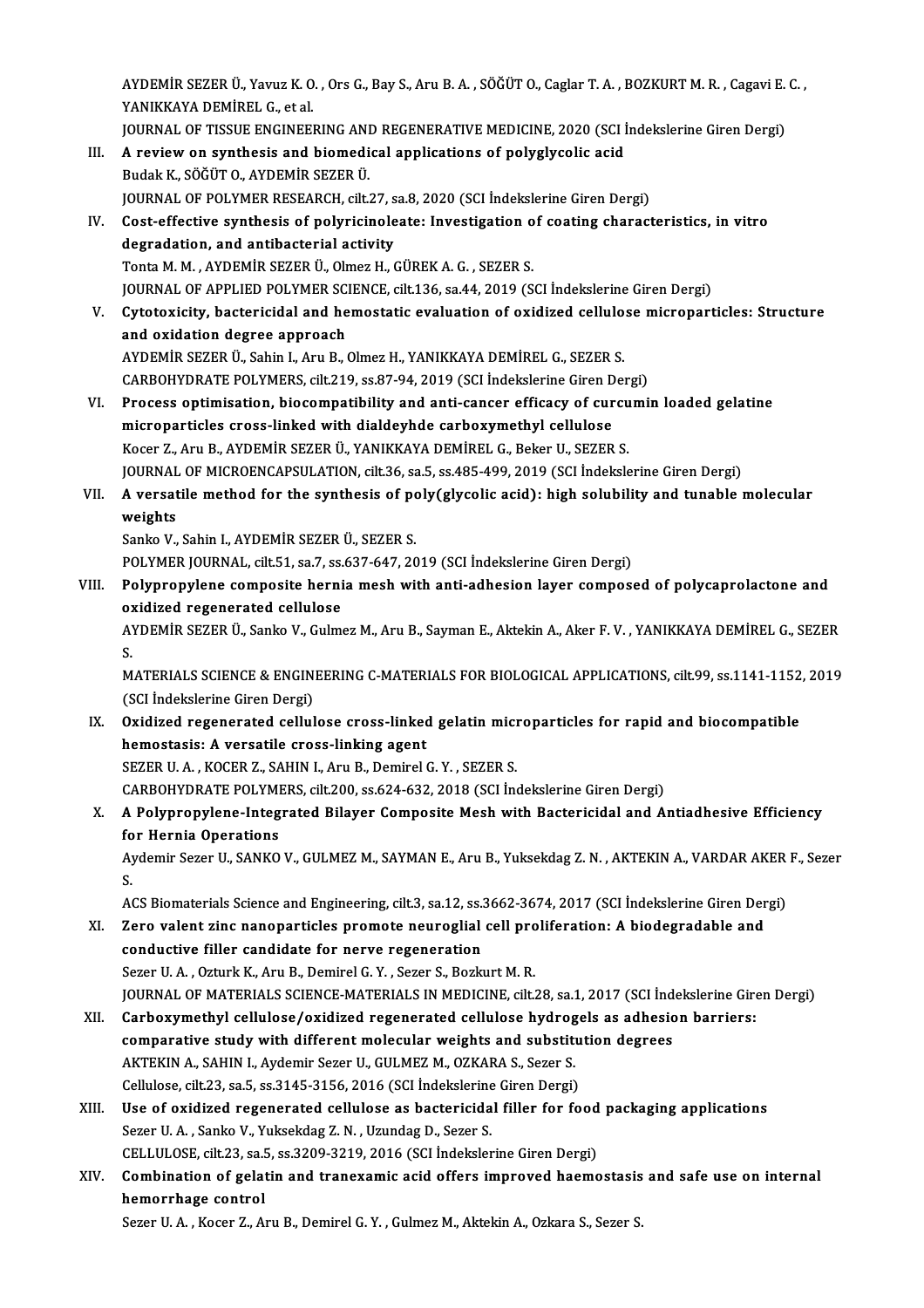RSC ADVANCES, cilt.6, sa.97, ss.95189-95198, 2016 (SCI İndekslerine Giren Dergi)<br>Develenment of Metal Jan Binded Quidired Bessenensted Cellulese Bevyde

- XV. Development of Metal Ion Binded Oxidized Regenerated Cellulose Powder as Hemostatic Agent: A<br>Comparative Study with in Vivo Performance RSC ADVANCES, cilt.6, sa.97, ss.95189-95198, 2016<br>Development of Metal Ion Binded Oxidized Re<br>Comparative Study with in Vivo Performance<br>Deminakin Z.B., Serer H.A., Kanatopuk D. Serer S. Development of Metal Ion Binded Oxidized R<br>Comparative Study with in Vivo Performance<br>Demirekin Z. B., Sezer U.A., Karatopuk D., Sezer S.<br>INDUSTRIAL & ENCINEERING GUEMISTRY RESEAR INDUSTRIAL & ENGINEERING CHEMISTRY RESEARCH, cilt.54, sa.18, ss.4906-4914, 2015 (SCI İndekslerine Giren<br>Dergi) Demire<br>INDUS<br>Dergi)<br>Henar INDUSTRIAL & ENGINEERING CHEMISTRY RESEARCH, cilt.54, sa.18, ss.4906-4914, 2015 (SCI Indeksle<br>Dergi)<br>XVI. Heparin/Chitosan/Alginate Complex Scaffolds as Wound Dressings: Characterization and<br>Antibacterial Study Against Sta
- Dergi)<br>Heparin/Chitosan/Alginate Complex Scaffolds as Wound<br>Antibacterial Study Against Staphylococcus epidermidis<br>AKSOV E.A., Seger U.A., Kara E. HASIPCLN Heparin/Chitosan/Alginate Complex Sc.<br>Antibacterial Study Against Staphylocod<br>AKSOY E. A. , Sezer U. A. , Kara F., HASIRCI N.<br>JOUPNAL OF PIOMATEPIALS AND TISSUE EN Antibacterial Study Against Staphylococcus epidermidis<br>AKSOY E. A. , Sezer U. A. , Kara F., HASIRCI N.<br>JOURNAL OF BIOMATERIALS AND TISSUE ENGINEERING, cilt.5, sa.2, ss.104-113, 2015 (SCI İndekslerine Giren<br>Dergi) AKSOY E. A., Sezer U. A., Kara F., HASIRCI N. JOURNAL OF BIOMATERIALS AND TISSUE ENGINEERING, cilt.5, sa.2, ss.104-113, 2015 (SCI İndekslerine Giren<br>Dergi)<br>XVII. In Vivo Performance of Poly(epsilon-caprolactone) Constructs Loaded with Gentamicin Releasing<br>Composite Mi
- Dergi)<br>In Vivo Performance of Poly(epsilon-caprolactone) Con<br>Composite Microspheres for Use in Bone Regeneration<br>Seger U.A., Pillur D. HURLC, Huri B.V., AKSOV E.A., Tergischy In Vivo Performance of Poly(epsilon-caprolactone) Constructs Loaded with Gentamicin Rele<br>Composite Microspheres for Use in Bone Regeneration<br>Sezer U. A. , Billur D., HURİ G., Huri P. Y. , AKSOY E. A. , Terzioglu H., Konuks Composite Microspheres for Use in Bone Regeneration<br>Sezer U. A. , Billur D., HURİ G., Huri P. Y. , AKSOY E. A. , Terzioglu H., Konukseven E., Hasirci V., HASIRCI N<br>JOURNAL OF BIOMATERIALS AND TISSUE ENGINEERING, cilt.4, sa Sezer U<br>JOURN<br>Dergi)<br>Poly(o
- JOURNAL OF BIOMATERIALS AND TISSUE ENGINEERING, cilt.4, sa.10, ss.786-795, 2014 (SCI İndekslerine Giren<br>Dergi)<br>XVIII. Poly(epsilon-caprolactone) Composite Scaffolds Loaded with Gentamicin-Containing beta-Tricalcium Dergi)<br>Poly(epsilon-caprolactone) Composite Scaffolds Loaded with Gentamicin-Condity<br>Phosphate/Gelatin Microspheres for Bone Tissue Engineering Applications<br>Seren U.A., Arelantunali D. Alrey E.A., Hesirgi V. HASIDCLN Poly(epsilon-caprolactone) Composite Scaffolds Loade<br>Phosphate/Gelatin Microspheres for Bone Tissue Engin<br>Sezer U. A., Arslantunali D., Aksoy E. A., Hasirci V., HASIRCI N.<br>JOUPMAL OF APPLIED POLYMER SCIENCE silt 121, ss 8, Phosphate/Gelatin Microspheres for Bone Tissue Engineering Applications<br>Sezer U. A. , Arslantunali D., Aksoy E. A. , Hasirci V., HASIRCI N.<br>JOURNAL OF APPLIED POLYMER SCIENCE, cilt.131, sa.8, 2014 (SCI İndekslerine Giren D Sezer U. A. , Arslantunali D., Aksoy E. A. , Hasirci V., HASIRCI N.<br>JOURNAL OF APPLIED POLYMER SCIENCE, cilt.131, sa.8, 2014 (SCI İndekslerine Giren Dergi)<br>XIX. Poly(epsilon-caprolactone) composites containing gentamicin-l
- JOURNAL OF APPLIED POLYMER SCIENCE, cilt.131, sa.8, 2014 (SC<br>Poly(epsilon-caprolactone) composites containing gentan<br>phosphate/gelatin microspheres as bone tissue supports<br>Sezer U.A., Algev E.A., Hesirci V. HASIPCLN Poly(epsilon-caprolactone) composites c<br>phosphate/gelatin microspheres as bone<br>Sezer U. A. , Aksoy E. A. , Hasirci V., HASIRCI N.<br>JOUPMAL OF APPLIED POLYMER SCIENCE silt phosphate/gelatin microspheres as bone tissue supports<br>Sezer U. A. , Aksoy E. A. , Hasirci V., HASIRCI N.<br>JOURNAL OF APPLIED POLYMER SCIENCE, cilt.127, sa.3, ss.2132-2139, 2013 (SCI İndekslerine Giren Dergi)<br>Semi IBN shite Sezer U. A. , Aksoy E. A. , Hasirci V., HASIRCI N.<br>JOURNAL OF APPLIED POLYMER SCIENCE, cilt.127, sa.3, ss.2132-2139, 2013 (SCI İndekslerine Giren Dergi)<br>XX. Semi-IPN chitosan/polyvinylpyrrolidone microspheres and films
- **JOURNAL OF A**<br>Semi-IPN chitoptimisation<br>Ororkon T. Ser Semi-IPN chitosan/polyvinylpyrrolidone microsph<br>optimisation<br>Ozerkan T., Sezer U.A. , Gurhan I.D. , Iz S. G. , HASIRCI N.<br>JOUPNAL OF MICROFNCARSULATION sitt 20, se 8, se 762 **optimisation**<br>Ozerkan T., Sezer U. A. , Gurhan I. D. , Iz S. G. , HASIRCI N.<br>JOURNAL OF MICROENCAPSULATION, cilt.30, sa.8, ss.762-770, 2013 (SCI İndekslerine Giren Dergi)

Ozerkan T., Sezer U. A. , Gurhan I. D. , Iz S. G. , HASIRCI N.<br>JOURNAL OF MICROENCAPSULATION, cilt.30, sa.8, ss.762-770, 2013 (SCI İndekslerine Giren Dergi)<br>XXI. Semi-IPN Chitosan/PEG Microspheres and Films for Biomedical JOURNAL OF MICROENCAPSULATIO<br>Semi-IPN Chitosan/PEG Microsp<br>Sustained Release Optimization Semi-IPN Chitosan/PEG Microspheres and Films for<br>Sustained Release Optimization<br>Gunbas I. D., Sezer U. A., Iz S. G., Gurhan I. D., HASIRCI N.<br>INDUSTRIAL & ENCINEERING GUEMISTRY RESEARCH silt

Sustained Release Optimization<br>Gunbas I. D. , Sezer U. A. , Iz S. G. , Gurhan I. D. , HASIRCI N.<br>INDUSTRIAL & ENGINEERING CHEMISTRY RESEARCH, cilt.51, sa.37, ss.11946-11954, 2012 (SCI İndekslerine Giren Gunbas<br>INDUS<br>Dergi)<br>Center INDUSTRIAL & ENGINEERING CHEMISTRY RESEARCH, cilt.51, sa.37, ss.11946-11954, 2012 (SCI İndekslerine (<br>Dergi)<br>XXII. Gentamicin loaded beta-tricalcium phosphate/gelatin composite microspheres as biodegradable<br>hane fillere

Dergi)<br>Gentamicin<br>bone fillers<br>Segen U.A. A Gentamicin loaded beta-tricalcium phosphat<br>bone fillers<br>Sezer U. A. , Aksoy E. A. , DURUCAN C., HASIRCI N.<br>POLYMER COMPOSITES, sit 22, sa 0, sa 1644, 1653 bone fillers<br>Sezer U. A. , Aksoy E. A. , DURUCAN C., HASIRCI N.<br>POLYMER COMPOSITES, cilt.33, sa.9, ss.1644-1651, 2012 (SCI İndekslerine Giren Dergi)

## Diğer Dergilerde Yayınlanan Makaleler

Iger Dergilerde Yayınlanan Makaleler<br>I. Nanocellulose Containing Polymethyl Methacrylate Bone Cements:Effect of Production Process and<br>Silanization on Machanical Chanasteristics Silanization on Mechanical Characteristics<br>Silanization on Mechanical Characteristics<br>AVDEMID SEZED (I) **Nanocellulose Co<br>Silanization on M<br>AYDEMİR SEZER Ü.**<br>Süleyman Demirel İ Silanization on Mechanical Characteristics<br>AYDEMİR SEZER Ü.<br>Süleyman Demirel Üniversitesi Sağlık Bilimleri Dergisi, cilt.10, sa.4, ss.436-443, 2019 (Diğer Kurumların Hakemli

AYDEMİR<br>Süleyman<br>Dergileri)<br>A design Süleyman Demirel Üniversitesi Sağlık Bilimleri Dergisi, cilt.10, sa.4, ss.436-443, 2019 (Diğer Kurumların Hakemli<br>Dergileri)<br>II. A design achieved by coaxial electrospinning of polysulfone and sulfonated polysulfone as a c

Dergileri)<br>II. A design achieved by coaxial electrospinning of polysulfone and sulfonated polysulfone as a core-<br>shell structure to optimize mechanical strength and hemocompatibility AYDEMİRSEZERÜ.,ARUB.,DEMİRELG.,SEZERS.,öztürkk. Surfaces and Interfaces, cilt.10, ss.176-187, 2018 (Diğer Kurumların Hakemli Dergileri)